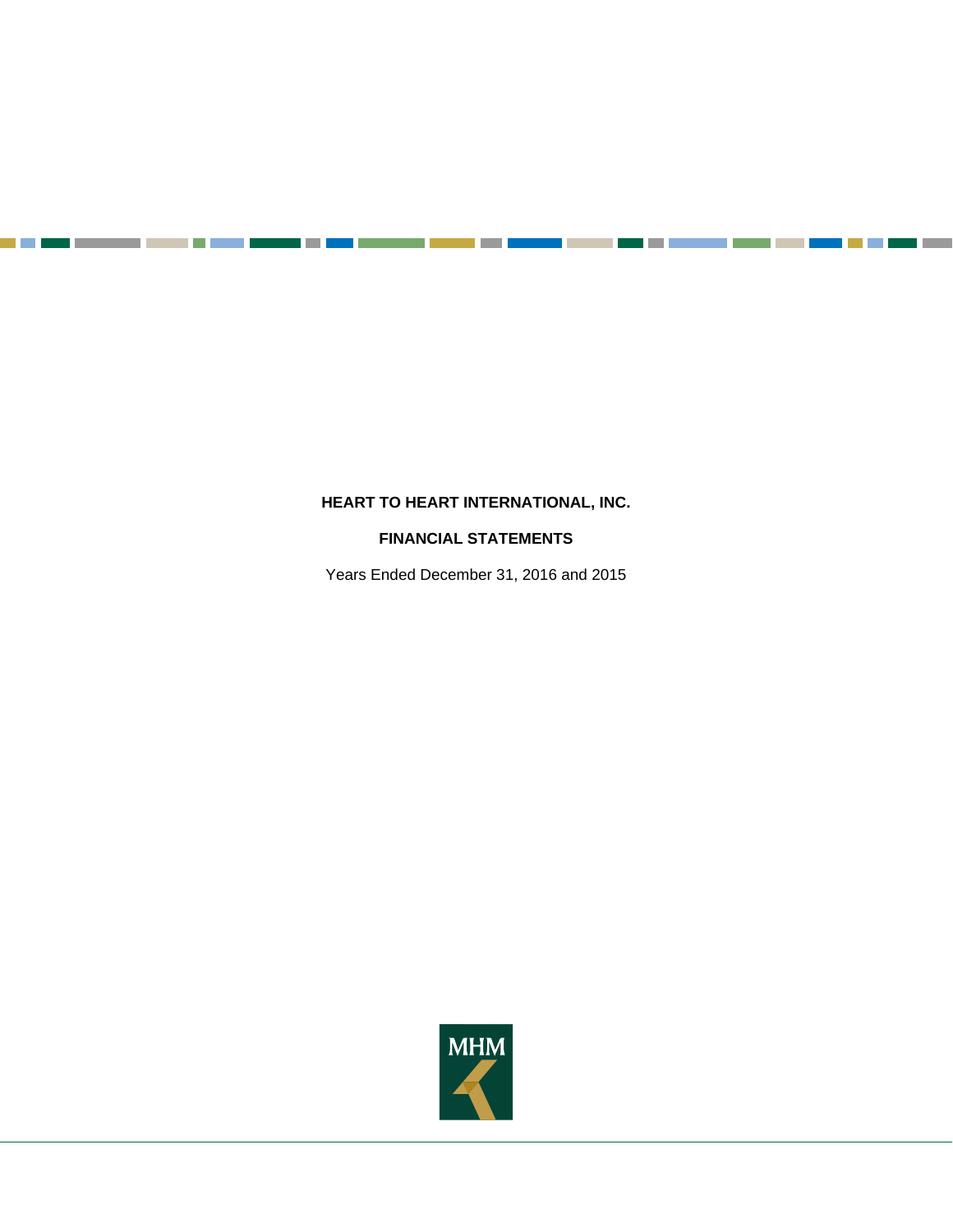

## **INDEPENDENT AUDITORS' REPORT**

To the Board of Directors

#### **HEART TO HEART INTERNATIONAL, INC.**

We have audited the accompanying financial statements of Heart to Heart International, Inc. (the "Organization"), which comprise the statements of financial position as of December 31, 2016 and 2015, and the related statements of activities, functional expenses and cash flows for the years then ended, and the related notes to the financial statements.

#### **Management's Responsibility for the Financial Statements**

Management is responsible for the preparation and fair presentation of these financial statements in accordance with accounting principles generally accepted in the United States of America; this includes the design, implementation, and maintenance of internal control relevant to the preparation and fair presentation of financial statements that are free from material misstatement, whether due to fraud or error.

#### **Auditors' Responsibility**

Our responsibility is to express an opinion on these financial statements based on our audits. We conducted our audits in accordance with auditing standards generally accepted in the United States of America. Those standards require that we plan and perform the audit to obtain reasonable assurance about whether the financial statements are free from material misstatement.

An audit involves performing procedures to obtain audit evidence about the amounts and disclosures in the financial statements. The procedures selected depend on the auditors' judgment, including the assessment of the risks of material misstatement of the financial statements, whether due to fraud or error. In making those risk assessments, the auditors consider internal control relevant to the Organization's preparation and fair presentation of the financial statements in order to design audit procedures that are appropriate in the circumstances, but not for the purpose of expressing an opinion on the effectiveness of the Organization's internal control. Accordingly, we express no such opinion. An audit also includes evaluating the appropriateness of accounting policies used and the reasonableness of significant accounting estimates made by management, as well as evaluating the overall presentation of the financial statements.

We believe that the audit evidence we have obtained is sufficient and appropriate to provide a basis for our audit opinion.

## **Opinion**

In our opinion, the financial statements referred to above present fairly, in all material respects, the financial position of Heart to Heart International, Inc. as of December 31, 2016 and 2015, and the changes in net assets and cash flows for the years then ended, in accordance with accounting principles generally accepted in the United States of America.

Mayer Hoffman McCann P.C.

Kansas City, Missouri June 9, 2017

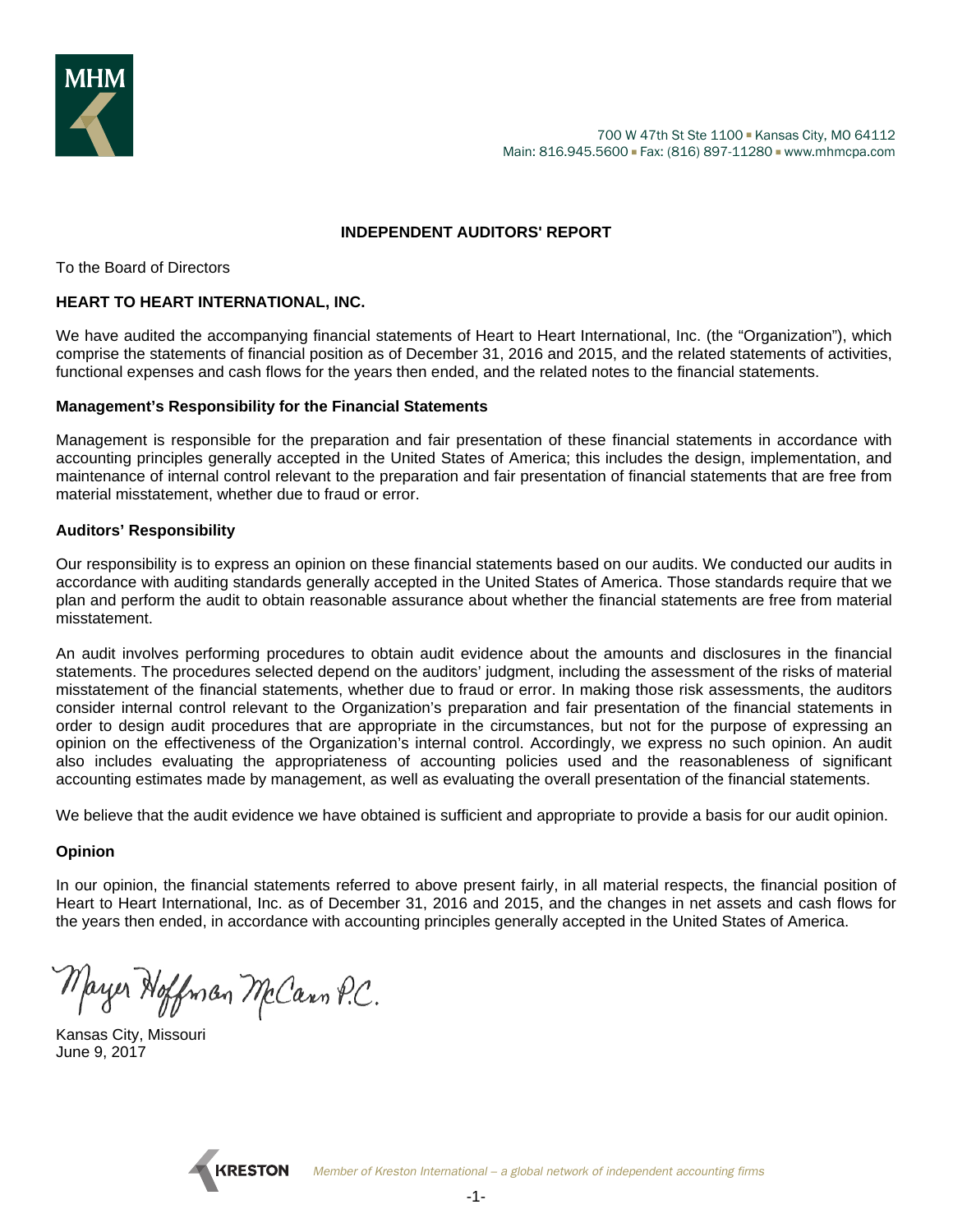## **STATEMENTS OF FINANCIAL POSITION**

December 31, 2016 and 2015

|                                                                                                                                                                                                          | 2016                                                                 | 2015                                                      |
|----------------------------------------------------------------------------------------------------------------------------------------------------------------------------------------------------------|----------------------------------------------------------------------|-----------------------------------------------------------|
| <u>ASSETS</u>                                                                                                                                                                                            |                                                                      |                                                           |
| <b>CURRENT ASSETS</b><br>Cash and cash equivalents<br>Accounts receivable<br>Pledges receivable, current portion<br>Grants receivable, current portion<br>Notes receivable, current portion<br>Inventory | \$<br>1,407,796<br>5,274<br>75,000<br>154,972<br>50,000<br>7,201,291 | \$<br>933,603<br>103,072<br>25,000<br>50,000<br>9,286,864 |
| Other current assets                                                                                                                                                                                     | 27,032                                                               | 23,041                                                    |
| TOTAL CURRENT ASSETS                                                                                                                                                                                     | 8,921,365                                                            | 10,421,580                                                |
| PLEDGES RECEIVABLE, less current portion above                                                                                                                                                           |                                                                      | 22,417                                                    |
| GRANTS RECEIVABLE, less current portion above                                                                                                                                                            | 285,707                                                              |                                                           |
| NOTES RECEIVABLE, less current portion above                                                                                                                                                             |                                                                      | 44,205                                                    |
| PROPERTY AND EQUIPMENT, at cost, less accumulated depreciation                                                                                                                                           | 749,069                                                              | 748,214                                                   |
| <b>INVESTMENTS</b>                                                                                                                                                                                       | 67,962                                                               | 66,369                                                    |
| <b>TOTAL ASSETS</b>                                                                                                                                                                                      | \$<br>10,024,103                                                     | \$<br>11,302,785                                          |
| <b>LIABILITIES</b>                                                                                                                                                                                       |                                                                      |                                                           |
| <b>CURRENT LIABILITIES</b><br>Accounts payable<br><b>Accrued liabilities</b><br>Deferred revenue<br>Line of credit                                                                                       | \$<br>65,335<br>183,452<br>230,566<br>249,442                        | \$<br>128,914<br>257,499<br>249,442                       |
| Capital lease, current portion<br>Long-term debt, current portion<br><b>TOTAL CURRENT LIABILITIES</b>                                                                                                    | 12,654<br>44,890<br>786,339                                          | 12,654<br>241,217<br>889,726                              |
| CAPITAL LEASE, less current portion above                                                                                                                                                                | 26,493                                                               | 39,091                                                    |
| LONG-TERM DEBT, less current portion above                                                                                                                                                               | 430,390                                                              | 475,633                                                   |
| <b>TOTAL LIABILITIES</b>                                                                                                                                                                                 | 1,243,222                                                            | 1,404,450                                                 |
| <b>NET ASSETS</b>                                                                                                                                                                                        |                                                                      |                                                           |
| UNRESTRICTED NET ASSETS                                                                                                                                                                                  | 7,659,632                                                            | 9,174,465                                                 |
| TEMPORARILY RESTRICTED NET ASSETS                                                                                                                                                                        | 1,053,287                                                            | 657,501                                                   |
| PERMANENTLY RESTRICTED NET ASSETS                                                                                                                                                                        | 67,962                                                               | 66,369                                                    |
| TOTAL NET ASSETS                                                                                                                                                                                         | 8,780,881                                                            | 9,898,335                                                 |
| TOTAL LIABILITIES AND NET ASSETS                                                                                                                                                                         | \$<br>10,024,103                                                     | \$<br>11,302,785                                          |

See Notes to Financial Statements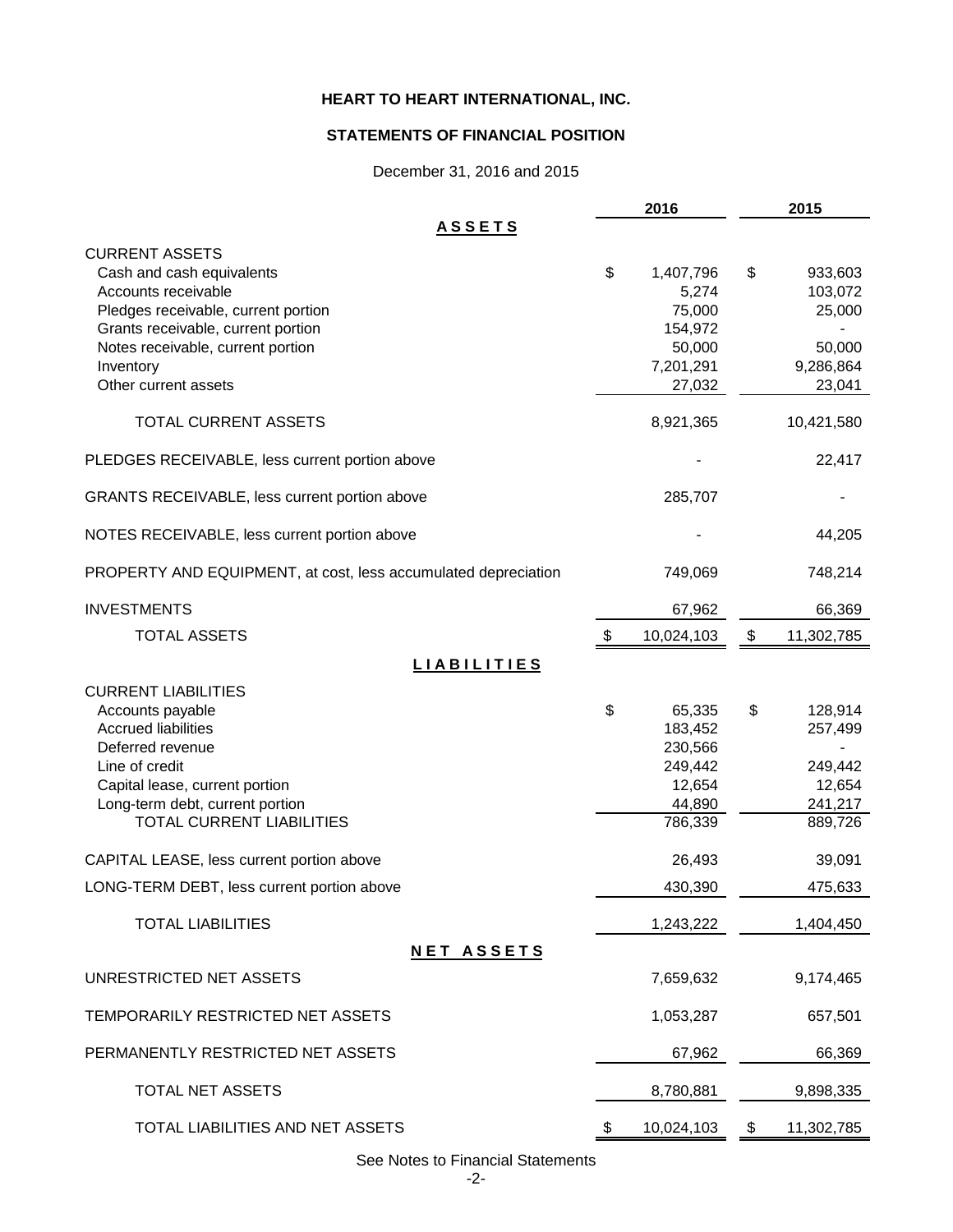## **STATEMENTS OF ACTIVITIES**

## Years Ended December 31, 2016 and 2015

|                                                       |    | 2016            | 2015               |
|-------------------------------------------------------|----|-----------------|--------------------|
| UNRESTRICTED SUPPORT AND REVENUE                      |    |                 |                    |
| Gifts in kind                                         | \$ | 70,504,302      | \$<br>120,249,447  |
| Contributions                                         |    | 2,666,256       | 732,281            |
| Donated shipping                                      |    | 1,955,218       | 1,017,564          |
| Governmental and corporate grants                     |    | 986,394         | 3,553,800          |
| Program revenue<br>Investment income                  |    | 952,958         | 810,554            |
|                                                       |    | 4,300<br>20,531 | 4,145<br>13,467    |
| Gain on currency conversion<br>Loss on sale of assets |    |                 |                    |
| Other income                                          |    | 5,795           | (48, 174)<br>8,177 |
| Net assets released from restrictions                 |    | 1,159,836       | 2,559,137          |
| TOTAL UNRESTRICTED SUPPORT AND REVENUE                |    | 78,255,590      | 128,900,398        |
| <b>EXPENSES</b>                                       |    |                 |                    |
| Program services - international                      |    | 73,360,695      | 139,687,251        |
| Program services - domestic                           |    | 3,144,564       | 2,192,894          |
| <b>Total Program services</b>                         |    | 76,505,259      | 141,880,145        |
| General and administrative                            |    | 998,377         | 795,044            |
| Fundraising and public relations                      |    | 400,458         | 631,297            |
| <b>Total Supporting services</b>                      |    | 1,398,835       | 1,426,341          |
| <b>TOTAL EXPENSES</b>                                 |    | 77,904,094      | 143,306,486        |
| CHANGES IN UNRESTRICTED NET ASSETS                    |    | 351,496         | (14, 406, 088)     |
| TEMPORARILY RESTRICTED NET ASSETS                     |    |                 |                    |
| Contributions                                         |    | 850,919         | 1,485,143          |
| Governmental and corporate grants                     |    | 704,703         | 749,694            |
| Net assets released from restrictions                 |    | (1, 159, 836)   | (2,559,137)        |
| CHANGES IN TEMPORARILY RESTRICTED NET ASSETS          |    | 395,786         | (324, 300)         |
| PERMANENTLY RESTRICTED NET ASSETS                     |    |                 |                    |
| Investment income (loss)                              |    | 1,593           | (872)              |
| CHANGES IN NET ASSETS BEFORE INVENTORY                |    |                 |                    |
| <b>VALUATION ADJUSTMENT</b>                           |    | 748,875         | (14, 731, 260)     |
| <b>INVENTORY VALUATION ADJUSTMENT</b>                 |    | (1,866,329)     | (820, 659)         |
| CHANGES IN NET ASSETS                                 |    | (1, 117, 454)   | (15,551,919)       |
| NET ASSETS, BEGINNING OF YEAR                         |    | 9,898,335       | 25,450,254         |
| NET ASSETS, END OF YEAR                               | P. | 8,780,881       | \$<br>9,898,335    |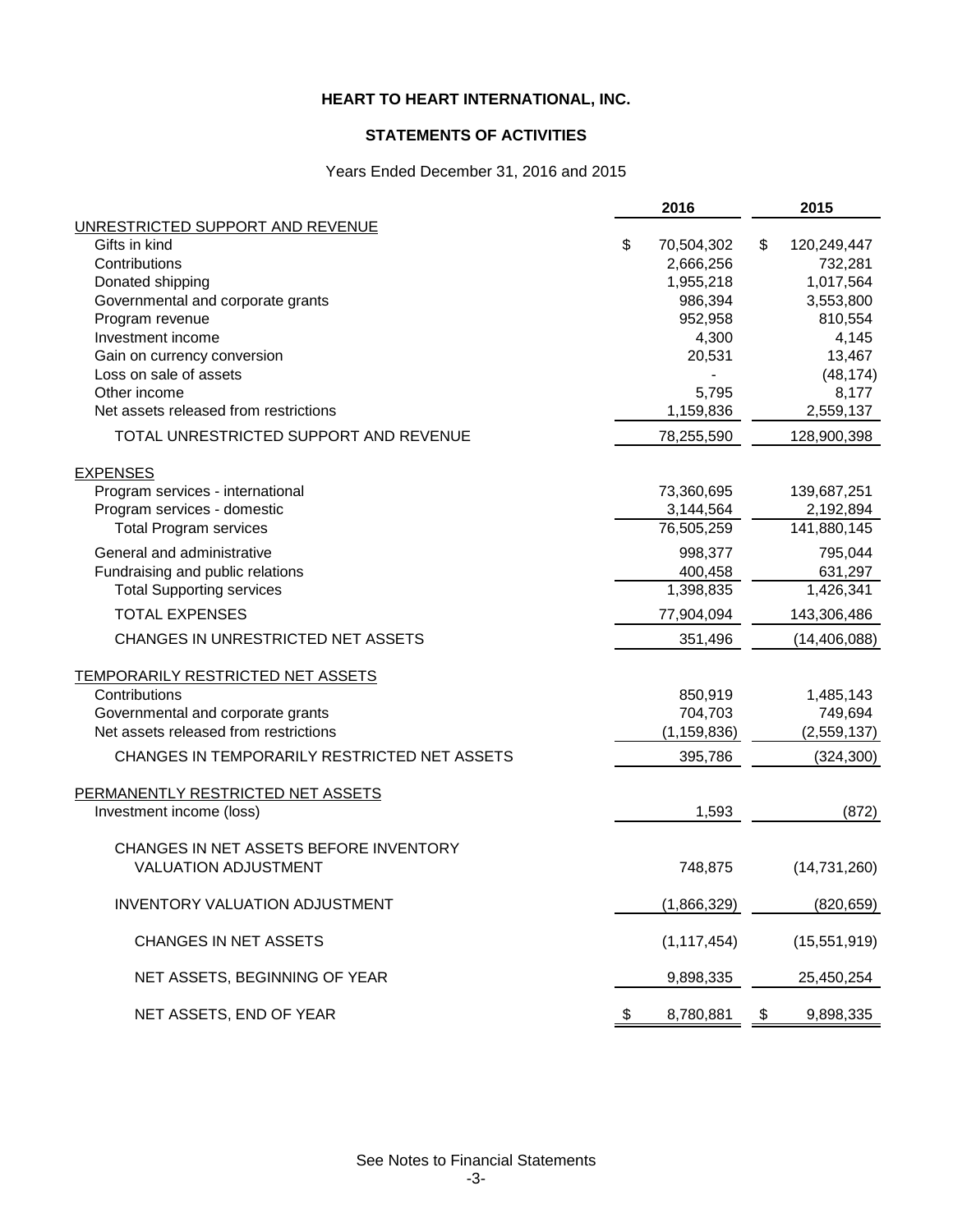## **STATEMENT OF FUNCTIONAL EXPENSES**

|                                    | <b>Program Services</b> |                                         |    |                                    |    |                                      | <b>Fundraising</b> |                         |    |              |
|------------------------------------|-------------------------|-----------------------------------------|----|------------------------------------|----|--------------------------------------|--------------------|-------------------------|----|--------------|
| Distributed aid                    |                         | <b>International</b><br><b>Projects</b> |    | <b>Domestic</b><br><b>Projects</b> |    | <b>General and</b><br>Administrative |                    | and public<br>relations |    | <b>Total</b> |
|                                    |                         | 252,706                                 | \$ | 31,065                             | \$ |                                      | \$                 |                         | \$ | 283,771      |
| Donated medical and other services |                         | 194,532                                 |    | 62,722                             |    | 15,688                               |                    |                         |    | 272,942      |
| Donated shipping                   |                         | 418,332                                 |    | 1,536,886                          |    |                                      |                    |                         |    | 1,955,218    |
| Insurance                          |                         | 12,011                                  |    | 10,014                             |    | 33,391                               |                    | 645                     |    | 56,061       |
| Interest, fees and bank charges    |                         | 35,642                                  |    | 10,314                             |    | 35,151                               |                    | 22,989                  |    | 104,096      |
| Maintenance and repairs            |                         | 19,493                                  |    | 3,374                              |    | 4,116                                |                    | 50                      |    | 27,033       |
| Medical and contract services      |                         | 947,483                                 |    | 91,661                             |    | 4,641                                |                    | 13,702                  |    | 1,057,487    |
| Office                             |                         | 158,380                                 |    | 29,322                             |    | 21,845                               |                    | 61,699                  |    | 271,246      |
| Postage and shipping               |                         | 12,756                                  |    | 2,832                              |    | 1,182                                |                    | 10,793                  |    | 27,563       |
| Printing                           |                         | 8,746                                   |    | 14,445                             |    |                                      |                    | 37,821                  |    | 61,012       |
| Professional fees                  |                         | 2,000                                   |    | 7,297                              |    | 31,001                               |                    |                         |    | 40,298       |
| Publicity                          |                         | 1,498                                   |    | 850                                |    | 92                                   |                    | 3,485                   |    | 5,925        |
| Rent                               |                         | 202,070                                 |    | 54,445                             |    | 51,339                               |                    | 9,590                   |    | 317,444      |
| Salaries and benefits              |                         | 851,804                                 |    | 273,792                            |    | 665,112                              |                    | 169,930                 |    | 1,960,638    |
| Special events                     |                         | 13,557                                  |    | 30,276                             |    | 903                                  |                    | 54,508                  |    | 99,244       |
| Staff development                  |                         | 4,482                                   |    |                                    |    | 5,698                                |                    |                         |    | 10,180       |
| Telephone                          |                         | 63,115                                  |    | 1,564                              |    | 15,228                               |                    | 98                      |    | 80,005       |
| <b>Travel and meals</b>            |                         | 595,089                                 |    | 82,549                             |    | 15,396                               |                    | 15,148                  |    | 708,182      |
| Expenses before depreciation       |                         |                                         |    |                                    |    |                                      |                    |                         |    |              |
| and gifts-in-kind distribution     |                         | 3,793,696                               |    | 2,243,408                          |    | 900,783                              |                    | 400,458                 |    | 7,338,345    |
| Depreciation                       |                         | 35,472                                  |    |                                    |    | 97,594                               |                    |                         |    | 133,066      |
| Gifts-in-kind distribution         |                         | 69,531,527                              |    | 901,156                            |    |                                      |                    |                         |    | 70,432,683   |
| <b>TOTAL EXPENSES</b>              | \$                      | 73,360,695                              | \$ | 3,144,564                          | \$ | 998,377                              | \$                 | 400,458                 | \$ | 77,904,094   |

Year Ended December 31, 2016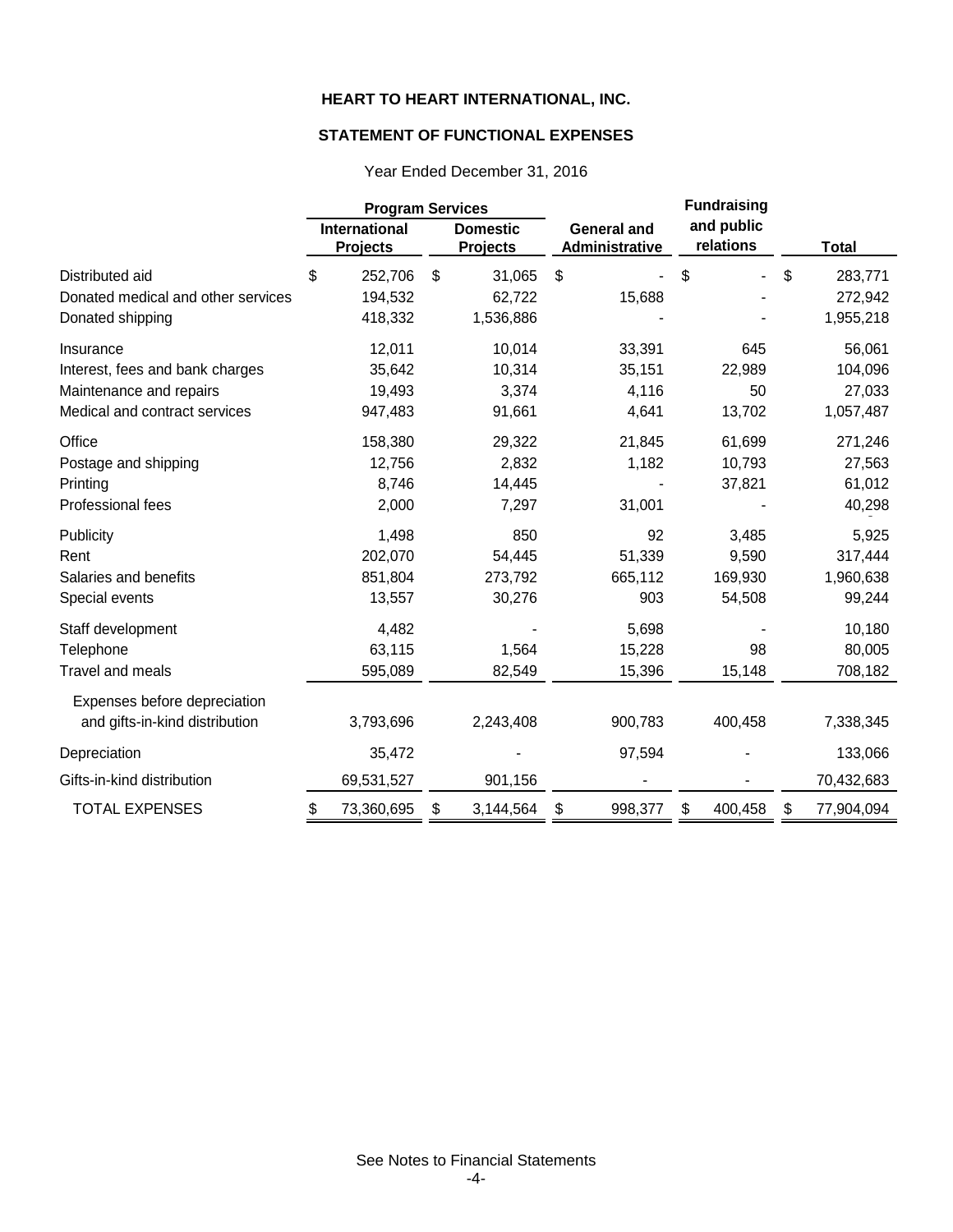## **STATEMENT OF FUNCTIONAL EXPENSES**

|                                 | <b>Program Services</b>                 |                                    | <b>Fundraising</b>                   |    |                         |    |              |  |
|---------------------------------|-----------------------------------------|------------------------------------|--------------------------------------|----|-------------------------|----|--------------|--|
|                                 | <b>International</b><br><b>Projects</b> | <b>Domestic</b><br><b>Projects</b> | <b>General and</b><br>Administrative |    | and public<br>relations |    | <b>Total</b> |  |
| Distributed aid                 | \$<br>675,225                           | \$<br>6,584                        | \$                                   | \$ |                         | \$ | 681,809      |  |
| Donated medical services        | 407,844                                 | 27,691                             |                                      |    |                         |    | 435,535      |  |
| Donated shipping                | 1,016,424                               | 1,140                              |                                      |    |                         |    | 1,017,564    |  |
| Insurance                       | 33,850                                  | 8,397                              | 9,401                                |    | 7,793                   |    | 59,441       |  |
| Interest, fees and bank charges | 60,806                                  | 5,960                              | 11,376                               |    | 25,138                  |    | 103,280      |  |
| Maintenance and repairs         | 98,236                                  | 11,026                             | 6,295                                |    | 2,345                   |    | 117,902      |  |
| Medical and contract services   | 938,699                                 | 13,912                             | 3,176                                |    | 15,899                  |    | 971,686      |  |
| Office                          | 328,373                                 | 10,101                             | 16,438                               |    | 59,586                  |    | 414,498      |  |
| Postage and shipping            | 119,976                                 | 15,722                             | 4,915                                |    | 11,285                  |    | 151,898      |  |
| Printing                        | 16,040                                  | 698                                | 6,027                                |    | 44,259                  |    | 67,024       |  |
| Professional fees               | 26,312                                  | 10,521                             | 18,462                               |    | 3,414                   |    | 58,709       |  |
| Publicity                       | 11,596                                  |                                    | 169                                  |    | 10,239                  |    | 22,004       |  |
| Rent                            | 468,814                                 | 52,981                             | 55,286                               |    | 13,039                  |    | 590,120      |  |
| Salaries and benefits           | 2,301,486                               | 204,611                            | 637,954                              |    | 314,391                 |    | 3,458,442    |  |
| Special events                  | 8,576                                   |                                    |                                      |    | 63,610                  |    | 72,186       |  |
| Staff development               | 22,963                                  | 219                                | 154                                  |    | 2,796                   |    | 26,132       |  |
| Telephone                       | 84,235                                  | 3,403                              | 5,320                                |    | 3,498                   |    | 96,456       |  |
| <b>Travel and meals</b>         | 1,377,497                               | 23,229                             | 10,328                               |    | 22,795                  |    | 1,433,849    |  |
| Expenses before depreciation    |                                         |                                    |                                      |    |                         |    |              |  |
| and gifts-in-kind distributed   | 7,996,952                               | 396,195                            | 785,301                              |    | 600,087                 |    | 9,778,535    |  |
| Depreciation                    | 95,753                                  | 14,540                             | 9,743                                |    | 31,210                  |    | 151,246      |  |
| Gifts-in-kind distribution      | 131,594,546                             | 1,782,159                          |                                      |    |                         |    | 133,376,705  |  |
| <b>TOTAL EXPENSES</b>           | \$<br>139,687,251                       | \$<br>2,192,894                    | \$<br>795,044                        | \$ | 631,297                 | \$ | 143,306,486  |  |

Year Ended December 31, 2015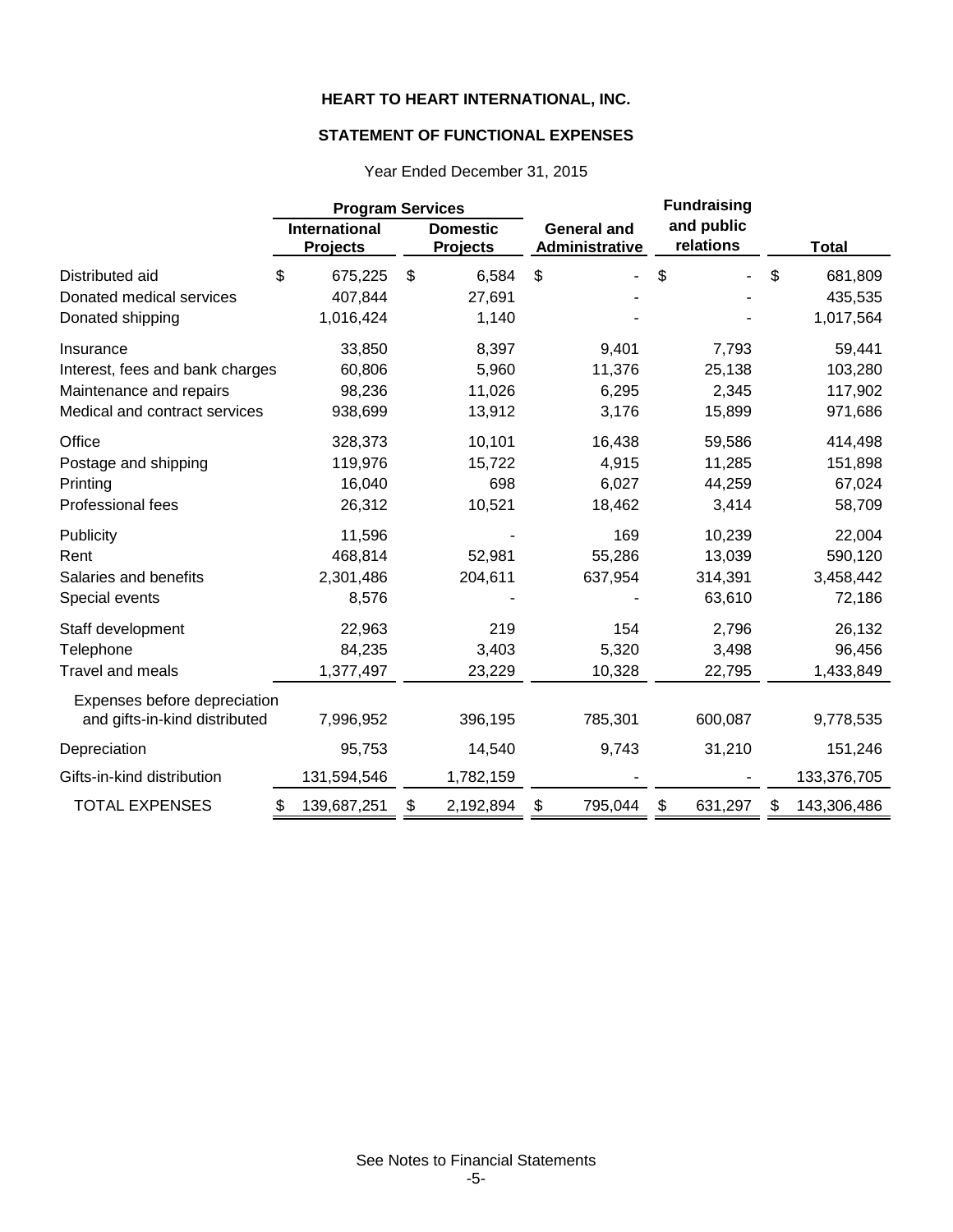## **STATEMENTS OF CASH FLOWS**

## Years Ended December 31, 2016 and 2015

|                                                                                  |    | 2016               | 2015 |               |  |
|----------------------------------------------------------------------------------|----|--------------------|------|---------------|--|
| <b>CASH FLOWS FROM OPERATING ACTIVITIES</b>                                      |    |                    |      |               |  |
| Changes in net assets                                                            | \$ | (1, 117, 454)      | \$   | (15,551,919)  |  |
| Adjustments to reconcile changes in net assets to net                            |    |                    |      |               |  |
| cash flows from operating activities                                             |    |                    |      |               |  |
| Depreciation                                                                     |    | 133,066            |      | 151,246       |  |
| Loss on disposal of assets<br>Realized and unrealized (gain) loss on investments |    |                    |      | 48,174<br>872 |  |
| Discount on note receivable                                                      |    | (1,593)<br>(5,795) |      |               |  |
| Donated property and equipment                                                   |    | (75,000)           |      |               |  |
| Decrease (increase) in operating assets                                          |    |                    |      |               |  |
| Inventory                                                                        |    | 2,085,573          |      | 14,524,887    |  |
| Accounts receivable                                                              |    | 97,798             |      | 153,598       |  |
| Pledges receivable                                                               |    | (27, 583)          |      | 119,053       |  |
| Grant receivable                                                                 |    | (440, 679)         |      | 898,916       |  |
| Other current assets                                                             |    | (3,991)            |      | 92,181        |  |
| Increase (decrease) in operating liabilities                                     |    |                    |      |               |  |
| Accounts payable                                                                 |    | (63, 579)          |      | (435,067)     |  |
| <b>Accrued liabilities</b>                                                       |    | (74, 047)          |      | 8,082         |  |
| Deferred revenue                                                                 |    | 230,566            |      |               |  |
| NET CASH FLOWS FROM OPERATING ACTIVITIES                                         |    | 737,282            |      | 10,023        |  |
| <b>CASH FLOWS FROM INVESTING ACTIVITIES</b>                                      |    |                    |      |               |  |
| Purchase of property and equipment                                               |    | (58, 921)          |      | (93, 788)     |  |
| Proceeds from notes receivable                                                   |    | 50,000             |      | 50,000        |  |
| Proceeds from sale of property and equipment                                     |    |                    |      | 30,636        |  |
| NET CASH FLOWS FROM INVESTING ACTIVITIES                                         |    | (8,921)            |      | (13, 152)     |  |
| <b>CASH FLOWS FROM FINANCING ACTIVITIES</b>                                      |    |                    |      |               |  |
| Net activity on line of credit                                                   |    |                    |      | 99,442        |  |
| Repayment of long-term debt                                                      |    | (241, 570)         |      | (38, 167)     |  |
| Proceeds from long-term debt                                                     |    |                    |      | 100,000       |  |
| Principal payments on capital lease                                              |    | (12, 598)          |      | (12,091)      |  |
| NET CASH FLOWS FROM FINANCING ACTIVITIES                                         |    | (254, 168)         |      | 149,184       |  |
| NET CHANGES IN CASH AND CASH EQUIVALENTS                                         |    | 474,193            |      | 146,055       |  |
| CASH AND CASH EQUIVALENTS, BEGINNING OF YEAR                                     |    | 933,603            |      | 787,548       |  |
| CASH AND CASH EQUIVALENTS, END OF YEAR                                           | \$ | 1,407,796          | \$   | 933,603       |  |
| SUPPLEMENTAL NONCASH INVESTING AND FINANCING ACTIVITIES:                         |    |                    |      |               |  |
| Addition of notes receivable through the sale of warehouse (Note 4)              | \$ |                    | \$   | 144,205       |  |
| Reduction of notes payable through sale of warehouse (Note 8)                    | \$ |                    | \$   | (397, 771)    |  |
| Purchase of property and equipment with capital lease (Note 9)                   | \$ |                    | \$   | 63,836        |  |
| Donated property and equipment (Note 8)                                          | \$ | 75,000             | \$   |               |  |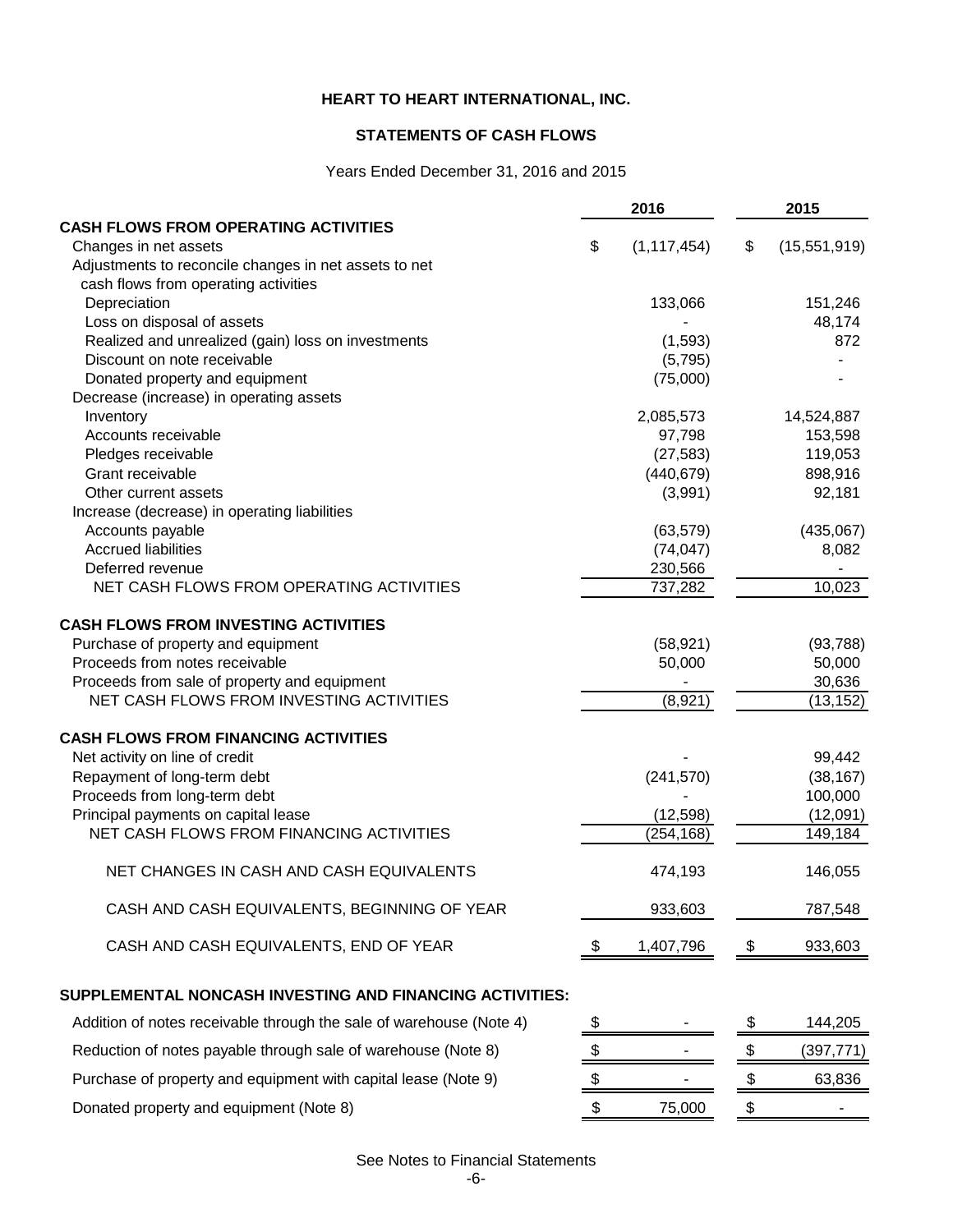#### **NOTES TO FINANCIAL STATEMENTS**

#### **(1) Summary of significant accounting policies**

**Organization** – Heart To Heart International, Inc. (the "Organization"), a Kansas non-profit corporation, provides crisis response assistance and specific ongoing health care support to communities in need domestically and internationally. The Organization actively engages the services of volunteers through its initiatives, and it distributes medical supplies, pharmaceuticals and other products to other relief agencies and communities in need.

The Organization currently operates and supports more than a dozen clinics in Haiti. The Organization responded after the earthquake in January 2010 and continues to work towards healthier communities in Haiti – providing continuing medical education and other needs in Haiti.

The Organization was awarded a grant from the United States Agency for International Development (USAID) in December 2014 to operate an Ebola treatment unit in Liberia. The grant totaled \$7,001,161 for reimbursement of operating expenses through March 31, 2015. The Organization subsequently requested extensions to the date of grant with a request to deobligate \$1,945,901 of the funds to reflect a new total of \$5,055,260 to support operations beyond the original date. These requests were approved by USAID initially through May 31, 2015, and subsequently through July 31, 2015, at which time the project was completed.

The Organization's donor base for cash contributions primarily consists of individuals, businesses, civic groups and foundations located throughout the United States. Gifts-in-kind are also received primarily from medical supply and pharmaceutical companies located throughout the United States.

**Basis of accounting –** The Organization's financial statements are prepared on the accrual basis of accounting.

**Basis of presentation –** In accordance with the limitations, designations and restrictions placed on the use of resources available to the Organization, the following classifications are utilized according to the nature and purpose of the resources:

- o Unrestricted net assets: Net assets that are not subject to donor-imposed stipulations. Unrestricted net assets may be designated for specific purposes by action of the Organization's Board of Directors.
- o Temporarily restricted net assets: Net assets whose use by the Organization is subject to donor-imposed or legal stipulations that can be fulfilled by actions of the Organization pursuant to those stipulations or that expire by the passage of time. Amounts received that are restricted for future periods or restricted by the donor for specific purposes are reported as temporarily restricted. Temporarily restricted net assets are released from restriction when the expenses are incurred for their designated purpose.
- o Permanently restricted net assets: Net assets subject to donor-imposed stipulations and those which are interpreted by the Board of Directors that are maintained permanently by the Organization. At times, the donors of these assets may permit the Organization to use all or part of the income earned on these assets. However, the donors have required that the income earned on the Organization's permanently restricted net assets held at December 31, 2016 is to be held in perpetuity and, therefore, cannot be used.

**Cash and cash equivalents –** Cash and cash equivalents consist of available cash balances on deposit at financial institutions and short-term money market investments as well as short-term highly liquid investments that are readily convertible to known amounts of cash with original maturities of three months or less.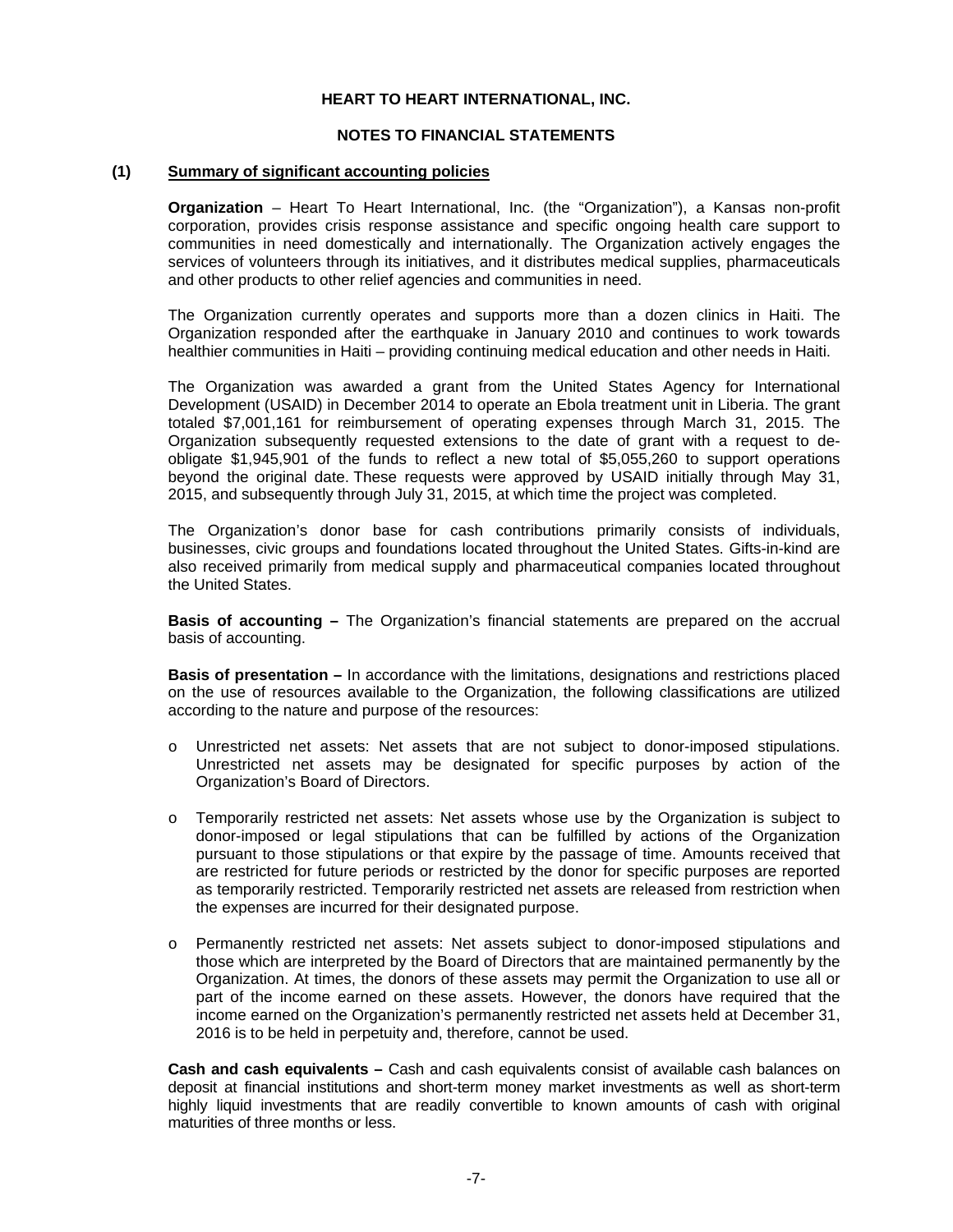#### **NOTES TO FINANCIAL STATEMENTS**

#### **(1) Summary of significant accounting policies (continued)**

**Concentration of risk** – The Organization largely maintains its cash balances in financial institutions located in the greater Kansas City, Kansas area. These accounts were insured up to \$250,000 per bank. The Organization also has checking accounts in Haiti that are uninsured. Accordingly, at December 31, 2016 and 2015, the Organization's uninsured cash and cash equivalents amounts to \$242,378 and \$468,964, respectively.

**Income taxes** – The Organization is exempt from income taxes under Section 501(c)(3) of the Internal Revenue Code as a not-for-profit organization. In addition, the Organization has been classified as a publicly-supported organization which is not a private foundation within the meaning of Section 509(a)(1) of the Code. Accordingly, no provision has been made for Federal income tax.

The Organization's present accounting policy for the evaluation of uncertain tax positions is to review those positions on an annual basis. A liability would be recorded in the financial statements during the period which, based on all available evidence, believes it is more likely than not that the tax position would not be sustained upon examination by taxing authorities and the liability would be incurred by the Organization. No accrual has been recorded at December 31, 2016 or 2015, as management does not believe any material uncertainties exist.

 **Inventory** – Purchased inventory is recorded at the lower of cost or market and is valued on a firstin, first-out basis. Donated inventory is recorded at the fair value of the donated goods at the date of donation based upon the estimated wholesale value of gifts received (as further described in Note 1 under "Revenue Recognition"). The inventory is not available for sale. The Organization records a loss for the decrease in value of any slow-moving or expired inventory.

 **Investments** – The Organization carries its investments at their fair values. Unrealized gains and losses are included in the change in net assets.

 **Property and equipment** – Property and equipment are stated at cost or the fair market value at date of gift for donated assets, less accumulated depreciation. If a donor stipulates how long the assets must be used, the contribution is recorded as restricted support. In the absence of such stipulation, a contribution of property and equipment is recorded as unrestricted support. Maintenance and repairs are charged to expense as incurred. When items of property and equipment are sold or retired, the related cost is removed from the accounts and any gain or loss is included in the results of operations. Depreciation is computed using the straight-line method over the estimated useful lives of the assets as follows:

#### **Assets Estimated Useful Lives**

| Building and improvements | $15 - 39$ years |
|---------------------------|-----------------|
| Furniture and equipment   | $5 - 10$ years  |
| Computer equipment        | $3 - 5$ vears   |
| Leasehold improvements    | 5 years         |
| <b>Vehicles</b>           | $3 - 10$ years  |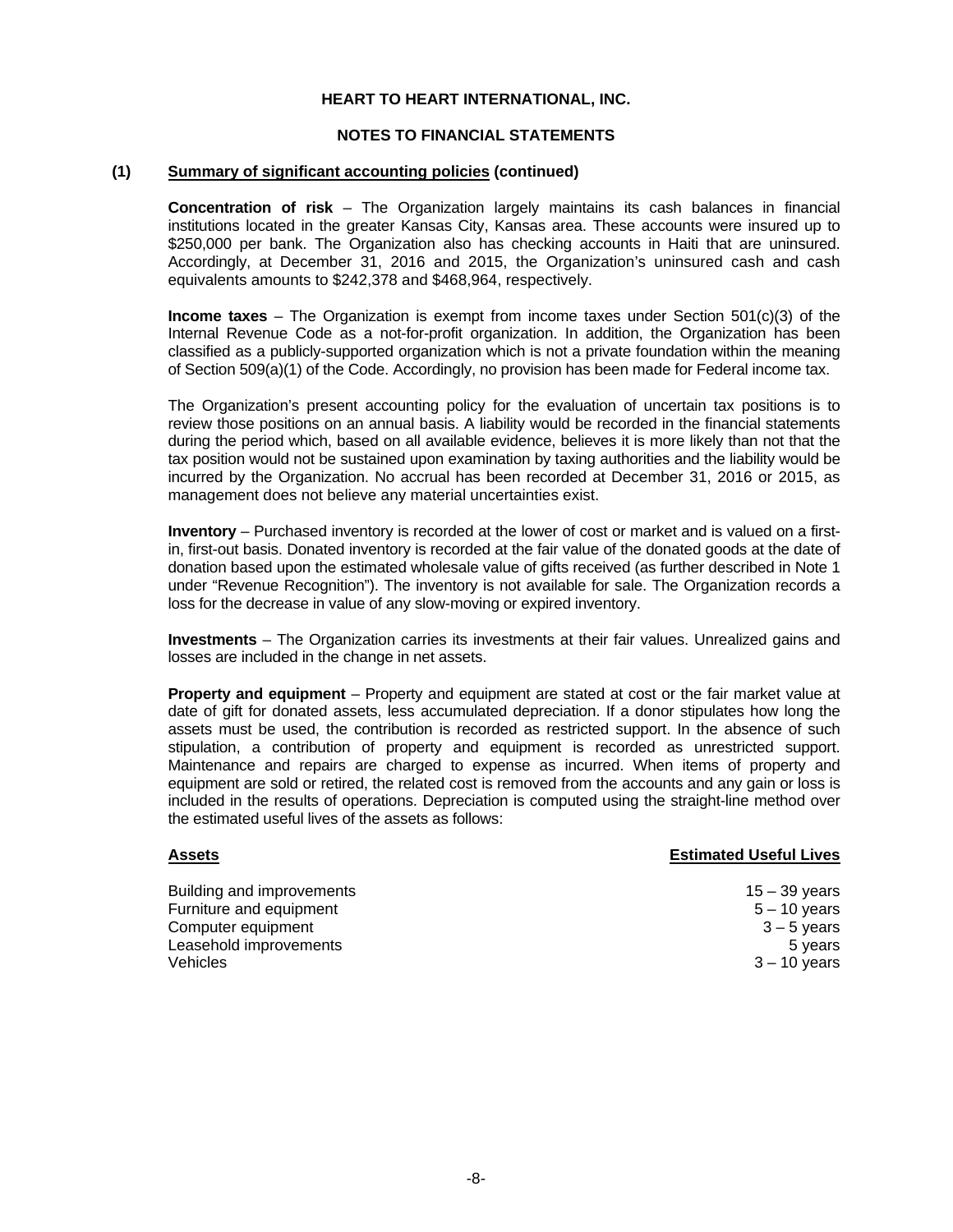#### **NOTES TO FINANCIAL STATEMENTS**

#### **(1) Summary of significant accounting policies (continued)**

**Use of estimates** – The preparation of financial statements in conformity with accounting principles generally accepted in the United States of America requires management to make estimates and assumptions that affect the reported amounts of assets and liabilities and disclosure of contingent assets and liabilities at the date of the financial statements and the reported amounts of revenues and expenses during the reporting period. Actual results could differ from those estimates. The significant estimates used in the Organization's financial statements include the valuation of gift-in-kind contributions and related inventory, the allocation of expenses on a functional basis to various program services and supporting activities and the estimated useful lives used to depreciate property and equipment.

**Gifts-in-kind: Donated shipping** – The Organization recorded \$1,955,218 and \$1,017,564 in shipping expense for overseas and domestic freight during the years ended December 31, 2016 and 2015, respectively. The donated shipping is also included as revenue in unrestricted support and revenue.

**Revenue recognition** – Cash and gift-in-kind contributions are received from individuals as well as domestic and multinational organizations. These contributions, including unconditional promises, are recognized as revenues when the donor's unconditional commitment is received. All contributions are considered to be available for unrestricted use unless specifically restricted by the donor. Conditional promises to give are recognized only when the conditions on which they depend are substantially met.

The Organization receives donations of medical supplies and other goods for use in its programs. These donations are recorded at their estimated fair value based upon the Organization's estimate of the wholesale values that would be received for selling the goods in their principal market, considering their condition and utility for use at the time the goods are donated. Several methodologies are used in the determination of estimated wholesale value, including values provided by the donor, published industry pricing guides, internally-researched values, and internal average values for like-kind items.

A number of unpaid volunteers have made significant contributions of their time to the activities of the Organization without compensation. The Organization receives many volunteer hours from a variety of skilled personnel such as doctors, nurses and other specialists. The value of these donated services that meets the criteria for recognition is reported as donated services in the accompanying statement of activities. These amounts are reflected at fair value in the financial statements which amounted to \$272,942 and \$435,535 for the years ended December 31, 2016 and 2015, respectively. In addition, approximately 29,900 and 14,900 volunteer hours were provided to the Organization during the years ended December 31, 2016 and 2015, respectively, for which no value has been assigned. Contributed service time meets the criteria to be recorded in the financial statements if it requires specialized skills, the service is being provided by an individual who possesses those skills and if the service would typically need to be purchased if not contributed.

**Deferred revenue** – The Organization records deferred revenue related to funds received for future programmatic events and for unspent funds received classified as exchange transactions.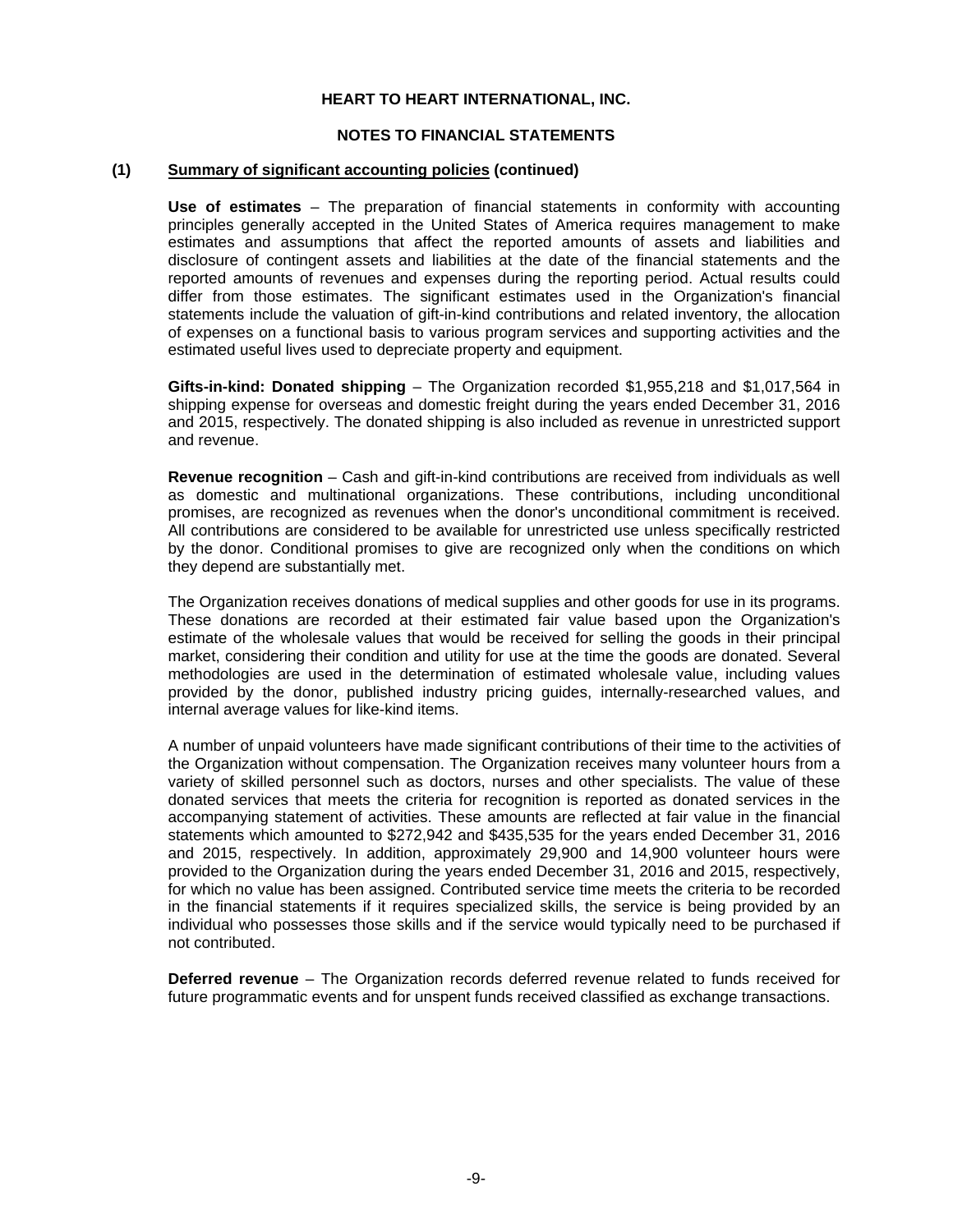#### **NOTES TO FINANCIAL STATEMENTS**

#### **(1) Summary of significant accounting policies (continued)**

 **Functional expenses** – The costs of providing the various programs and other activities have been summarized on a functional basis in the statement of activities. Certain costs have been allocated among the programs and supporting services benefited as depicted in the accompanying statements of functional expenses. Expenses that can be identified with a specific program and support are allocated directly according to their natural expenditure classification. Other expenses that are common to several functions are allocated by management's estimate of resources devoted to the programs or support source. Direct benefit to donor costs have been included in fundraising costs on the statement of functional expenses as the associated costs are not material in relation to the financial statements taken as a whole.

#### **(2) Pledges receivable**

Pledges receivable that are expected to be collected within one year are recorded at net realizable value and are not discounted. Pledges receivable that are expected to be collected in more than one year are recorded at the present value of their estimated future cash flows. The discounts on those amounts are computed using interest rates applicable to the years in which the promises are received. The discount rate used in valuing pledges receivable was 4%. Amortization of the discounts is included in contribution revenue.

|                             |    | 2016   | 2015 |         |  |
|-----------------------------|----|--------|------|---------|--|
| In less than one year       | \$ | 75,000 | S    | 25,000  |  |
| In one to five years        |    | -      |      | 25,000  |  |
|                             |    | 75,000 |      | 50,000  |  |
| Less present value discount |    | ٠      |      | (2,583) |  |
| Total pledges receivable    | S  | 75,000 | S    | 47,417  |  |

#### **(3) Grants receivable**

Grants receivable that are expected to be collected within one year are recorded at net realizable value and are not discounted. Grants receivable that are expected to be collected in more than one year are recorded at the present value of their estimated future cash flows. The discounts on those amounts are computed using interest rates applicable to the years in which the promises are received. The discount rate used in valuing grants receivable was 5%. Amortization of the discounts is included in contribution revenue.

|                             |    | 2016      |   | 2015 |
|-----------------------------|----|-----------|---|------|
| In less than one year       | \$ | 154,972   | S | ٠    |
| In one to five years        |    | 306,205   |   |      |
|                             |    | 461,177   |   |      |
| Less present value discount |    | (20, 498) |   |      |
| Total grants receivable     | S  | 440,679   | S | ٠    |
|                             |    |           |   |      |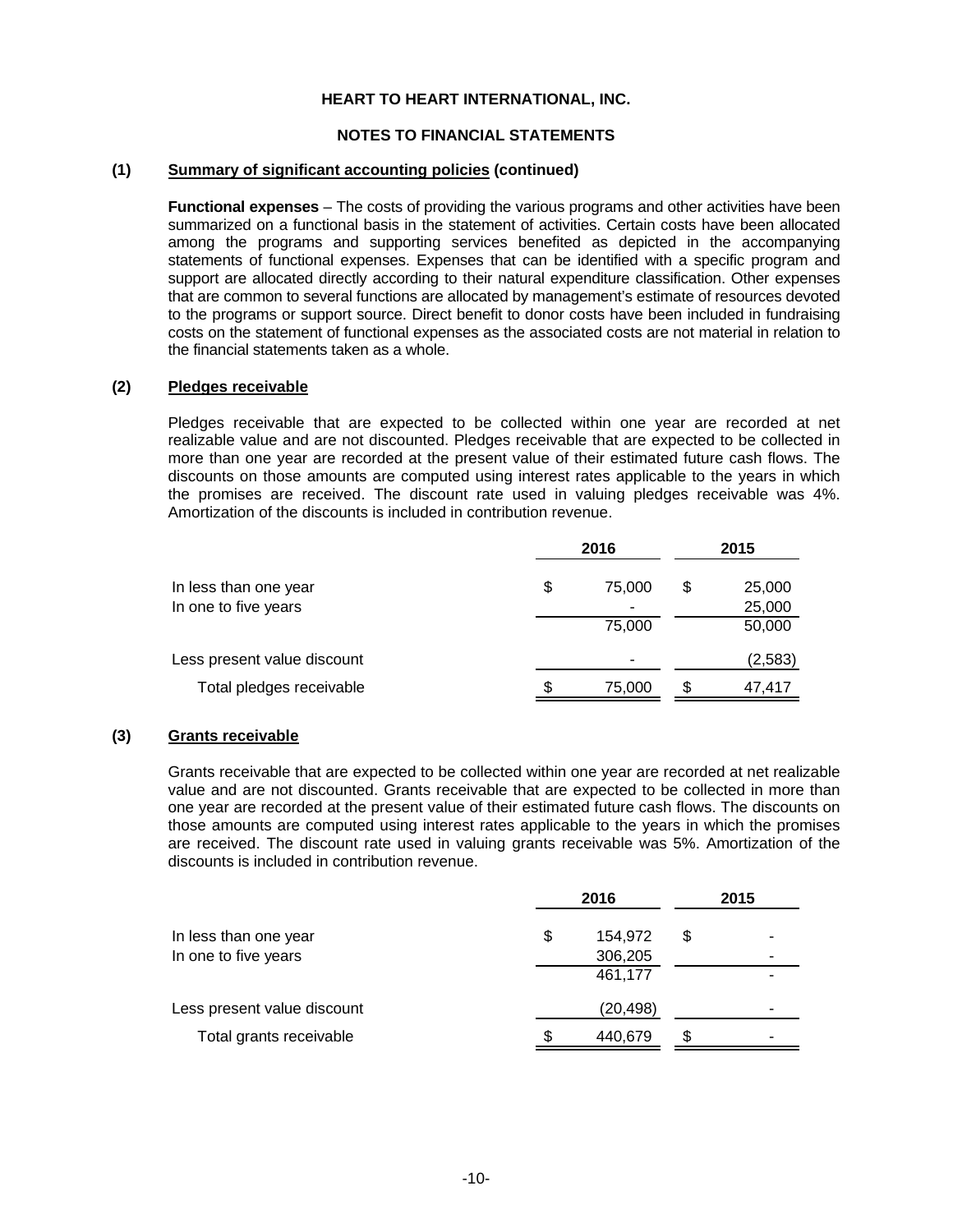#### **NOTES TO FINANCIAL STATEMENTS**

#### **(4) Notes receivable**

The Organization entered into three promissory notes receivable in the amount of \$50,000 each that were given as value for disposed building improvements in 2015. Notes receivable that are expected to be collected within one year are recorded at net realizable value and are not discounted. Notes receivable that are expected to be collected in more than one year are recorded at the present value of their estimated future cash flows. The discounts on those amounts are computed using the imputed interest rate of 5.25%. Each of the promissory notes receivables in the amount of \$50,000 were paid in full during December 2015 and December 2016. The Organization's notes receivable consist of the following:

|                                                                          | 2016 |                  |    | 2015                        |
|--------------------------------------------------------------------------|------|------------------|----|-----------------------------|
| Note receivable, principal without interest, due on<br>December 1, 2016. | \$   |                  | \$ | 50,000                      |
| Note receivable, principal without interest, due on<br>December 1, 2017. |      | 50,000           |    | 50,000                      |
| Total notes receivable                                                   |      | 50,000           | S  | 100,000                     |
|                                                                          |      |                  |    |                             |
|                                                                          |      | 2016             |    | 2015                        |
| In less than one year<br>In one to five years                            | \$   | 50,000<br>50,000 | \$ | 50,000<br>50,000<br>100,000 |
| Less present value discount                                              |      |                  |    | (5,795)                     |
| Total notes receivable                                                   |      | 50,000           |    | 94,205                      |

#### **(5) Inventory**

Inventory consists of the following at December 31:

|                                                       | 2016                   | 2015                   |
|-------------------------------------------------------|------------------------|------------------------|
| Pharmaceutical supplies<br>Medical and other supplies | 5,889,058<br>1,312,233 | 6,439,734<br>2,847,130 |
| Total inventory                                       | 7,201,291              | 9,286,864              |

#### **(6) Fair value measurements of assets and liabilities**

FASB Accounting Standards Codification 820-10, *Fair Value Measurements and Disclosures* (ASC 820-10), requires additional disclosures as part of the financial statements. ASC 820-10 establishes a three-level valuation hierarchy for disclosure of fair value measurements. The valuation hierarchy is based upon the transparency of inputs to the valuation of an asset or liability as of the measurement date. A financial instrument's categorization within the valuation hierarchy is based upon the lowest level of input that is significant to the fair value measurement.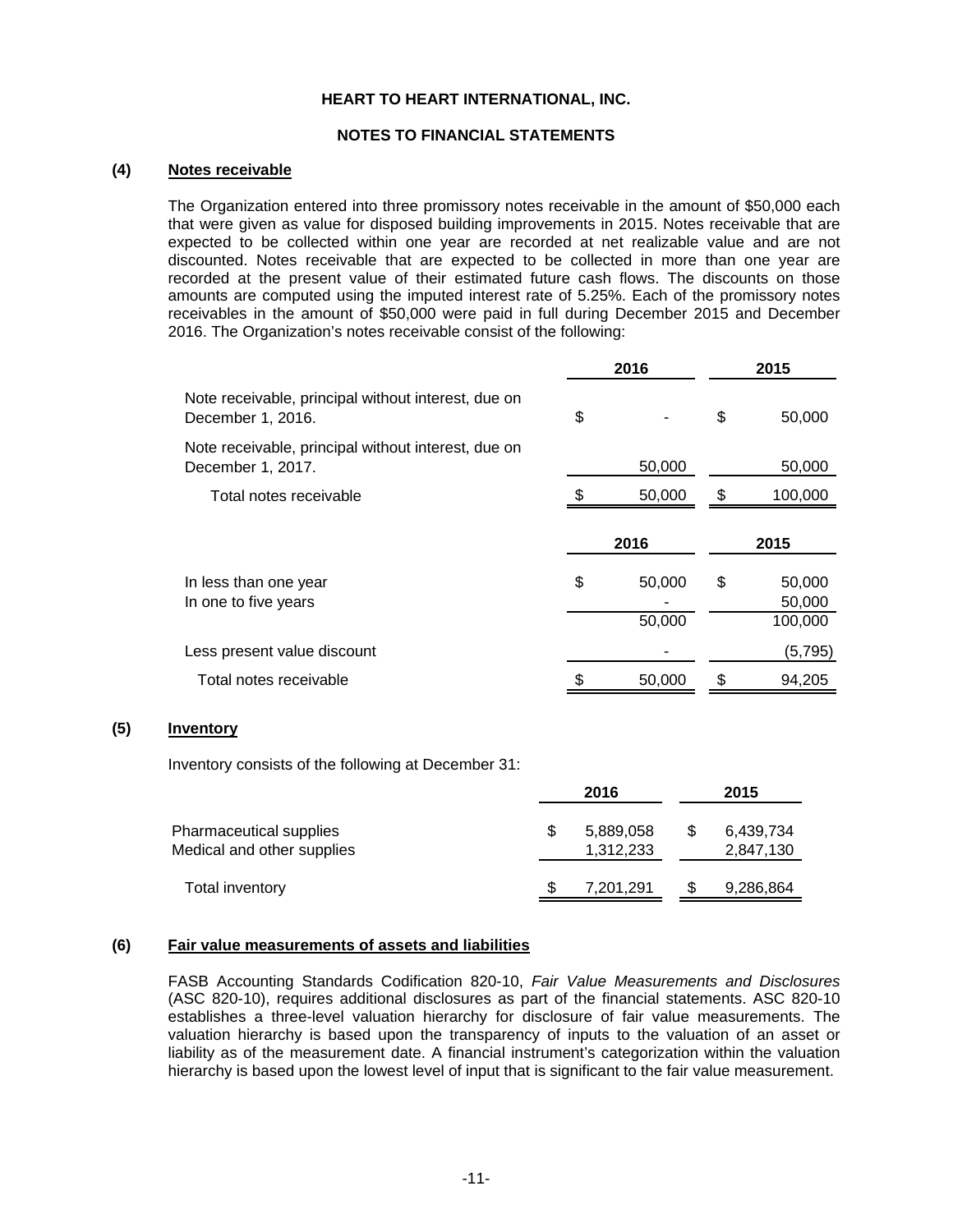#### **NOTES TO FINANCIAL STATEMENTS**

#### **(6) Fair value measurements of assets and liabilities (continued)**

The three levels are defined as follows:

Level 1 – Inputs to the valuation methodology are unadjusted quoted prices for identical assets or liabilities in active markets.

Level 2 – Inputs to the valuation methodology include quoted prices for similar assets and liabilities in active markets, and inputs that are observable for the asset or liability, either directly or indirectly, for substantially the full term of the financial instrument.

Level 3 – Inputs to the valuation methodology are unobservable and significant to the fair value measurement.

The following table sets forth information about the level within the fair value hierarchy at which the Organization's financial assets and liabilities were measured on a recurring basis at December 31, 2016:

|                                                                                     | Level 1  | Level 2 |                    | Level 3 |          | Total              |  |
|-------------------------------------------------------------------------------------|----------|---------|--------------------|---------|----------|--------------------|--|
| Assets:<br><b>Trading securities</b><br>Beneficial interest in community foundation | \$53.274 | - \$    | $\sim$ $\sim$<br>- |         | 14.688   | \$53,274<br>14,688 |  |
| Total assets - recurring basis                                                      | \$53,274 |         | ۰                  |         | \$14.688 | \$ 67,962          |  |

The following table sets forth information about the level within the fair value hierarchy at which the Organization's financial assets and liabilities were measured on a recurring basis at December 31, 2015:

|                                                                                     | Level 1  |     | Level 2                       | Level 3  | Total              |
|-------------------------------------------------------------------------------------|----------|-----|-------------------------------|----------|--------------------|
| Assets:<br><b>Trading securities</b><br>Beneficial interest in community foundation | \$52.447 | -SS | $\overline{\phantom{a}}$<br>- | 13.922   | \$52.447<br>13,922 |
| Total assets - recurring basis                                                      | \$52,447 |     |                               | \$13.922 | \$66,369           |

The management of the Organization endeavors to utilize the best available information in measuring fair value. Fair value for the Organization's trading securities was determined by using Level 1 valuation methods. Fair value for the Organization's interest in the common funds of a community foundation was determined using Level 3 valuation methods. The Level 3 investments were based upon stated values obtained from a community foundation.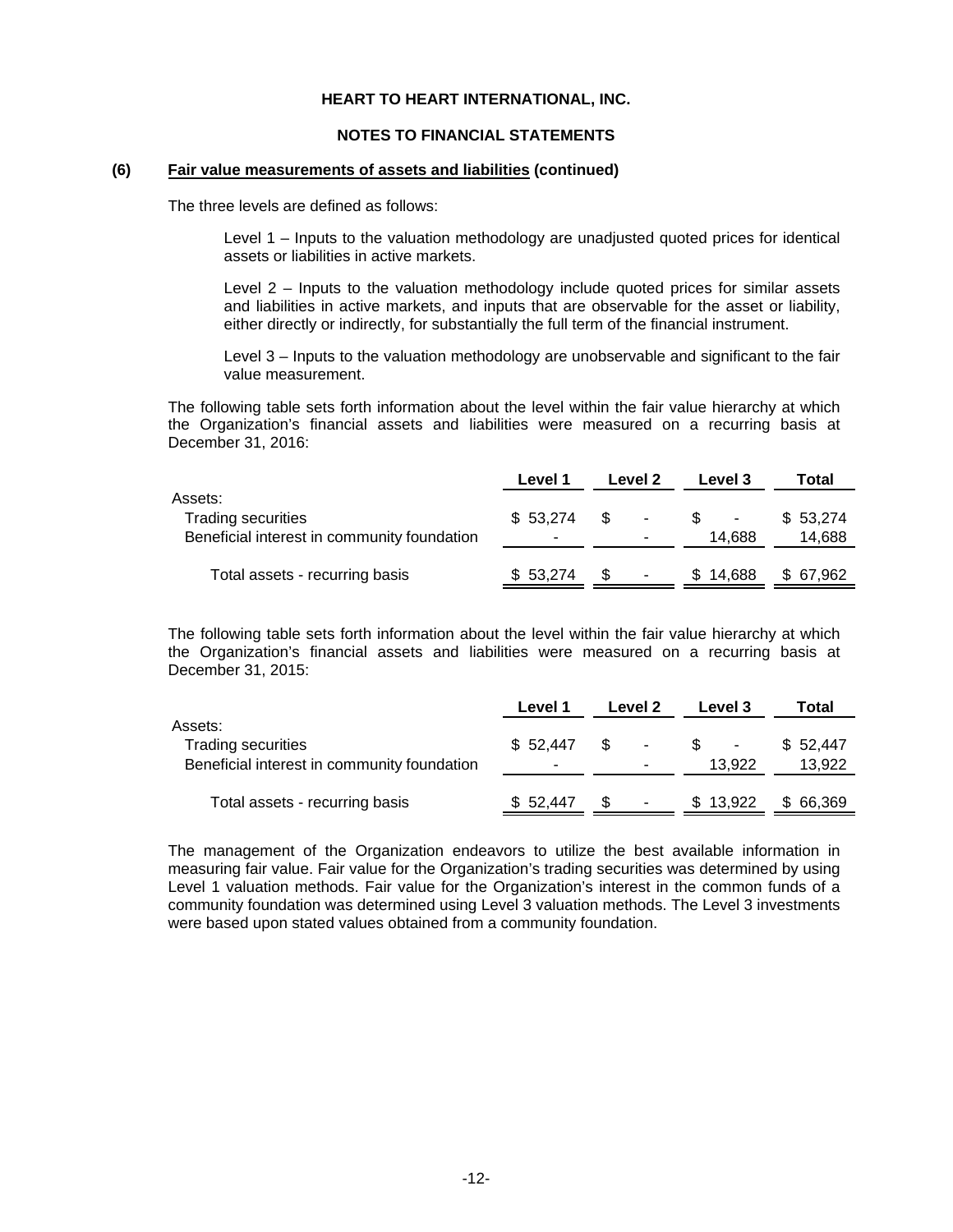## **NOTES TO FINANCIAL STATEMENTS**

## **(7) Investments**

Investments consist of the following at December 31:

|                                         |    | 2016             | 2015             |  |  |
|-----------------------------------------|----|------------------|------------------|--|--|
| Equity securities<br>Fixed income       | S  | 32.139<br>5,092  | 30,667<br>4.926  |  |  |
| Money market funds<br>Total investments | \$ | 30,731<br>67.962 | 30,776<br>66,369 |  |  |

Investment return is as follows:

|                                                                                 | 2016                 | 2015 |                |  |
|---------------------------------------------------------------------------------|----------------------|------|----------------|--|
| Interest and dividends<br>Realized and unrealized gains (losses) on investments | \$<br>4.300<br>1,593 | \$   | 4.145<br>(872) |  |
| Total investment return                                                         | 5.893                |      | 3.273          |  |

# **(8) Property and equipment**

Property and equipment consists of the following at December 31:

|                              | 2016          | 2015          |
|------------------------------|---------------|---------------|
| Cost                         |               |               |
| Land                         | \$<br>86,000  | \$<br>86,000  |
| <b>Buildings</b>             | 344.000       | 344,000       |
| <b>Building improvements</b> | 289,841       | 173,731       |
| Furniture and equipment      | 253,003       | 253,003       |
| Computer equipment           | 550,817       | 533,005       |
| <b>Vehicles</b>              | 446,802       | 446,802       |
| Total cost                   | 1,970,463     | 1,836,541     |
| Accumulated depreciation     | (1, 221, 394) | (1,088,327)   |
| Net property and equipment   | \$<br>749,069 | \$<br>748,214 |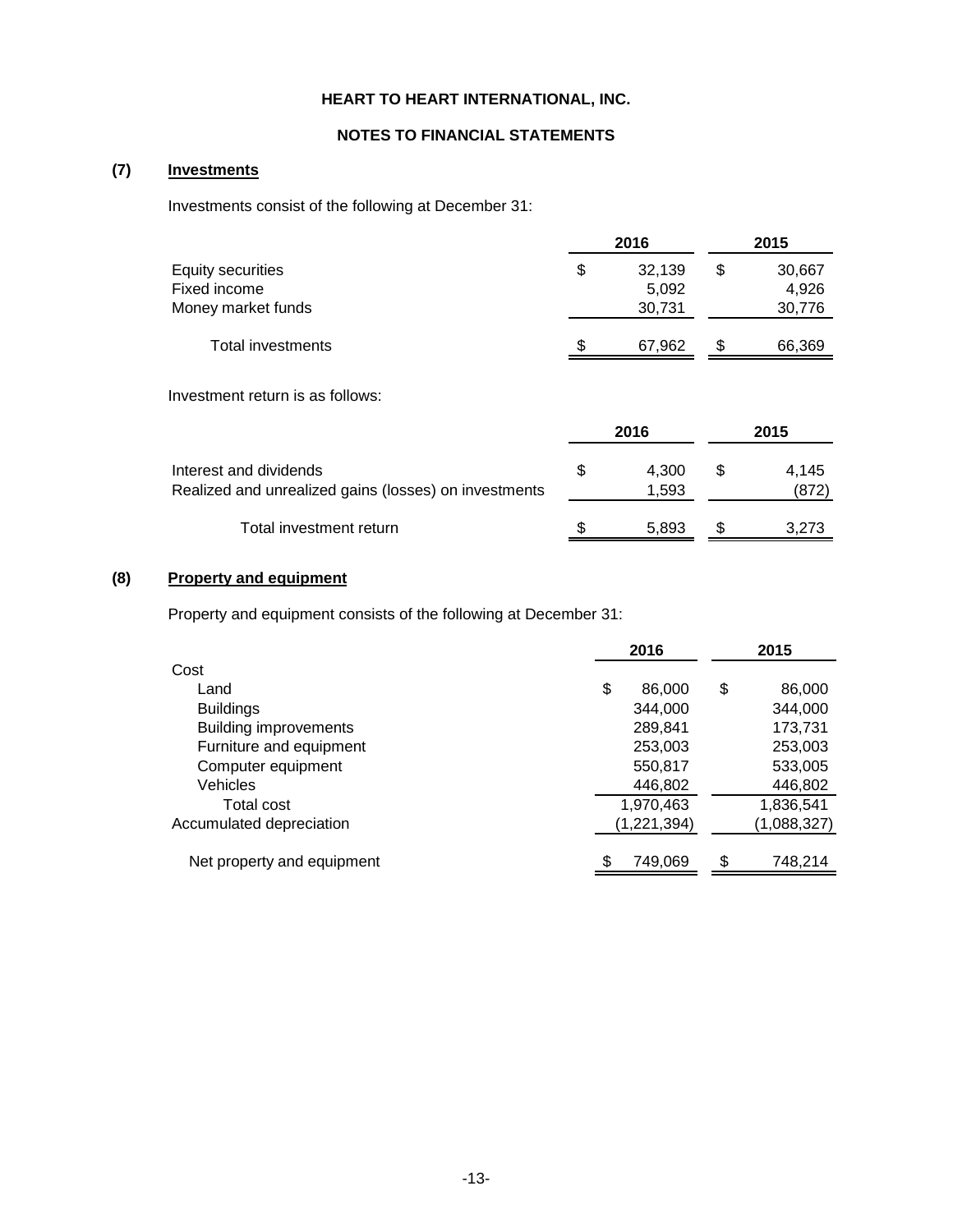#### **NOTES TO FINANCIAL STATEMENTS**

## **(9) Long-term debt**

The Organization's long-term debt consists of the following:

|                                                                                                                                                                                    | 2016          |                                       | 2015      |
|------------------------------------------------------------------------------------------------------------------------------------------------------------------------------------|---------------|---------------------------------------|-----------|
| Note payable, secured by real property, monthly payments of<br>\$5,038, including interest at 5.24%, with a final balloon payment<br>in the amount of \$292,530 due February 2019. | \$<br>378,351 | \$                                    | 417,850   |
| Note payable, secured by real property, interest only payments at<br>5.5%. This note payable was paid in full in January 2016.                                                     |               |                                       | 199,000   |
| Note payable, secured by real property, monthly payments of<br>\$646, including interest at 4.75%, with a final balloon payment in<br>the amount of \$83,397 due December 2020.    | 96,929        |                                       | 100,000   |
| <b>Total debt</b>                                                                                                                                                                  | 475,280       |                                       | 716,850   |
| Less current portion                                                                                                                                                               | (44, 890)     |                                       | (241,217) |
| Non-current debt                                                                                                                                                                   | 430,390       | S.                                    | 475,633   |
| Maturities for notes payable are as follows:                                                                                                                                       |               |                                       |           |
| 2017<br>2018<br>2019<br>2020                                                                                                                                                       | \$            | 44,890<br>47,283<br>296,315<br>86,792 |           |
| Total                                                                                                                                                                              | \$            | 475,280                               |           |

The total amount of interest paid during the years ended December 31, 2016 and 2015 was \$46,364 and \$45,925, respectively.

During the year ended December 31, 2016 the Organization had available a line of credit up to \$250,000 with a bank at an interest rate at 5.25%. Outstanding principal and unpaid interest were due in one payment on December 4, 2016. The Organization renewed the line of credit in December 2016, resulting in a new interest rate of 5.50% with outstanding principal and unpaid interest due in one payment on February 2, 2017. Subsequent to December 31, 2016, on February 2, 2017, the Organization renewed the line of credit resulting in a new interest rate of 5.75% with outstanding principal and unpaid interest due in one payment on December 2, 2017. The balance on the line of credit was \$249,442 as of both December 31, 2016 and 2015.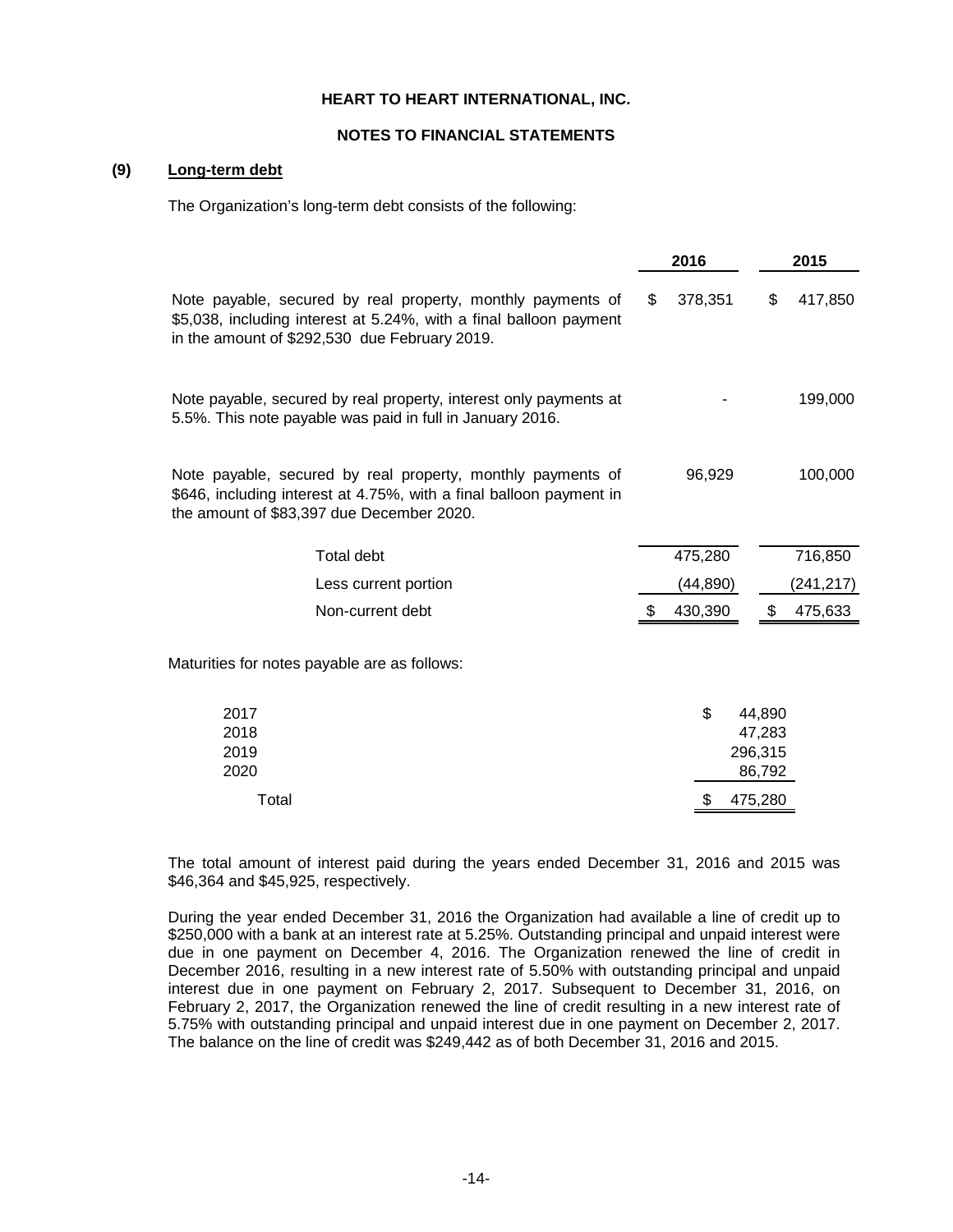#### **NOTES TO FINANCIAL STATEMENTS**

### **(10) Capital lease obligation**

The capital lease obligation consists of the following:

|                                                                                                |    | 2016            | 2015 |                  |  |
|------------------------------------------------------------------------------------------------|----|-----------------|------|------------------|--|
| Capital lease obligation for dice alarm (A)<br>Capital lease obligation for pallet racking (B) | \$ | 7.955<br>31,192 | S    | 10,156<br>41,589 |  |
| Total capital lease obligation                                                                 |    | 39.147          |      | 51.745           |  |
| Less current portion                                                                           |    | (12, 654)       |      | (12, 654)        |  |
| Non-current debt                                                                               |    | 26,493          |      | 39,091           |  |

(A) Payable in 63 monthly installments of \$188.08 with a maturity date of June 1, 2020.

(B) Payable in 60 monthly installments of \$866.45 with a maturity date of January 25, 2020.

Leased property under the capital lease includes:

|                                                                               |  | 2016                | 2015               |  |  |
|-------------------------------------------------------------------------------|--|---------------------|--------------------|--|--|
| Equipment included in property and equipment<br>Less accumulated amortization |  | 63.836<br>(24, 689) | 63.836<br>(12,091) |  |  |
| Total leased property under capital lease                                     |  | 39.147              | 51.745             |  |  |

Future minimum lease payments under the capital lease obligation are as follows:

### **Years ending December 31,**

| 2017  | \$<br>12,654 |
|-------|--------------|
| 2018  | 12,654       |
| 2019  | 12,654       |
| 2020  | 1,185        |
| Total | \$<br>39,147 |

## **(11) Leases**

The Organization leases office space, certain office equipment, and vehicles under operating leases through June 2022. Lease expense totaled \$322,389 and \$301,560 for the years ended December 31, 2016 and 2015, respectively. The future minimum rental payments required under operating leases that have initial or remaining noncancellable lease terms in excess of one year are as follows:

| <b>Years ending December 31,</b> |              |
|----------------------------------|--------------|
| 2017                             | 280,230<br>S |
| 2018                             | 282,792      |
| 2019                             | 242,833      |
| 2020                             | 179,688      |
| 2021                             | 179,688      |
| Thereafter                       | 89,844       |
| Total                            | 1,255,075    |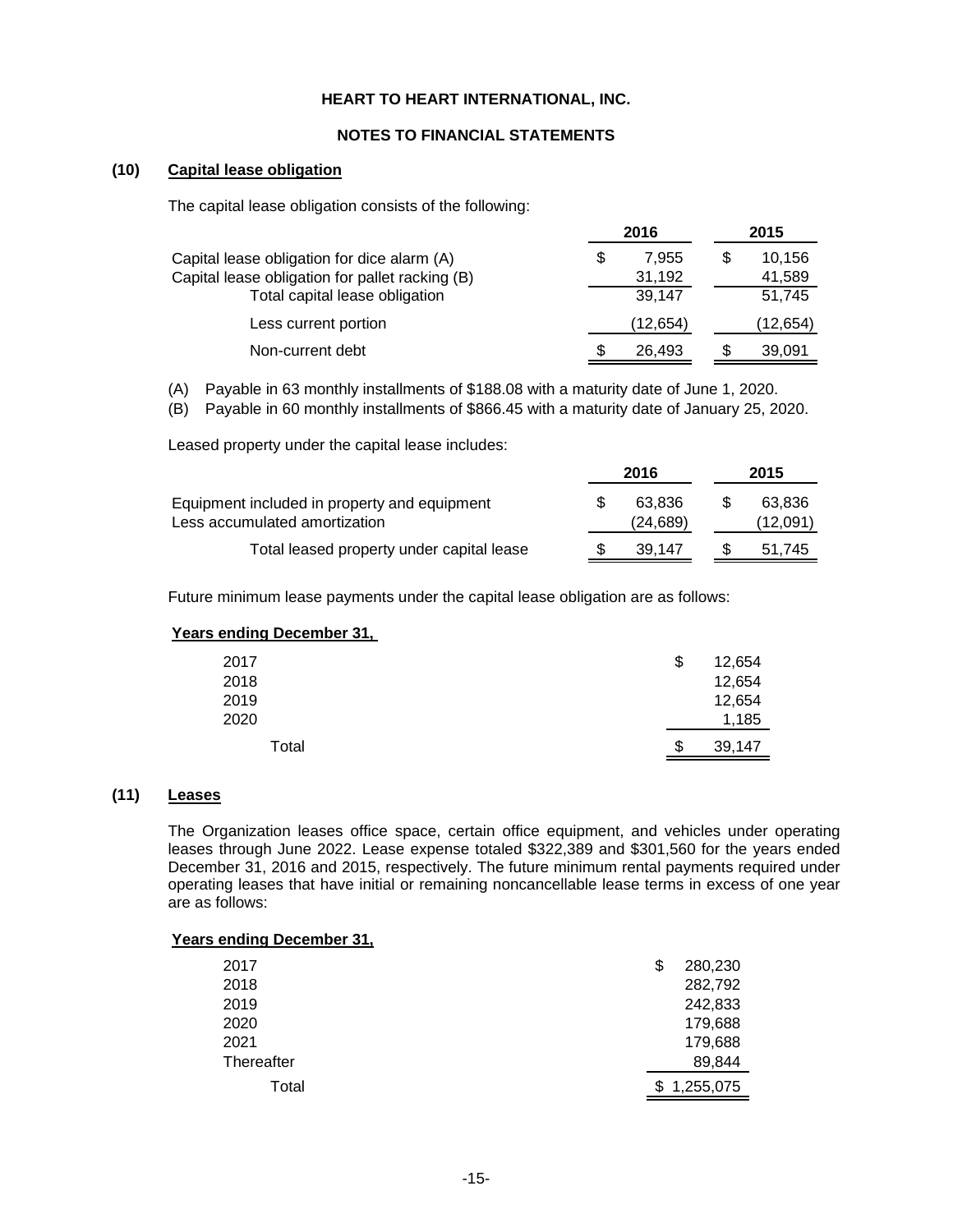#### **NOTES TO FINANCIAL STATEMENTS**

## **(12) Restricted net assets**

Restricted net assets consist of funds held for the following purposes:

|                                                | 2016 |           | 2015 |         |
|------------------------------------------------|------|-----------|------|---------|
| <b>Temporarily Restricted Net Assets:</b>      |      |           |      |         |
| Cameroon, Africa                               | \$   | 178,624   | \$   |         |
| Hygiene Kits                                   |      | 74,205    |      | 159,182 |
| Cuba                                           |      | 20,054    |      |         |
| NAFC - Lab Project                             |      | 245,591   |      |         |
| Nepal                                          |      |           |      | 251,302 |
| Power Serve                                    |      |           |      | 74,535  |
| <b>Rural Health</b>                            |      | 479,578   |      |         |
| <b>Shipping Grant</b>                          |      | 50,872    |      | 136,090 |
| U.S. Programs                                  |      | 4,363     |      | 36,392  |
| <b>Total Temporarily Restricted Net Assets</b> |      | 1,053,287 | \$   | 657,501 |
|                                                |      | 2016      |      | 2015    |
| <b>Permanently Restricted Net Assets:</b>      |      |           |      |         |
| Heart to Heart International Endowment Fund    | \$   | 14,688    | \$   | 13,922  |
| <b>Staff Development</b>                       |      | 2,000     |      | 2,000   |
| General                                        |      | 51,274    |      | 50,447  |
| <b>Total Permanently Restricted Net Assets</b> |      | 67,962    | \$   | 66,369  |

The sources of net assets released from temporary donor restrictions by incurring expenses satisfying the restricted purpose or by occurrence of events specified by the donors were as follows:

|                                                              | 2016 |             |    | 2015      |
|--------------------------------------------------------------|------|-------------|----|-----------|
| Net Assets Released from Temporary Restrictions:             |      |             |    |           |
| Cameroon, Africa                                             | \$   | 159,876     | \$ |           |
| Hygiene Kits                                                 |      | 206,177     |    | 77,366    |
| Cholera Response                                             |      | 225,992     |    |           |
| Cuba                                                         |      | 12,946      |    |           |
| <b>General Disaster</b>                                      |      |             |    | 118,276   |
| <b>Global Crisis Response</b>                                |      |             |    | 114,372   |
| Haiti                                                        |      |             |    | 1,255,265 |
| Joplin, Missouri                                             |      |             |    | 470,280   |
| Liberia, Africa                                              |      |             |    | 374,685   |
| NAFC - Lab Project                                           |      | 4,409       |    |           |
| Nepal                                                        |      | 88,153      |    |           |
| <b>Power Serve</b>                                           |      | 74,535      |    | 101,965   |
| <b>Rural Health</b>                                          |      | 1,827       |    |           |
| <b>Shipping Grant</b>                                        |      | 285,218     |    |           |
| U.S. Programs                                                |      | 100,703     |    | 46,928    |
| <b>Total Net Assets Released from Temporary Restrictions</b> |      | \$1,159,836 | S  | 2,559,137 |